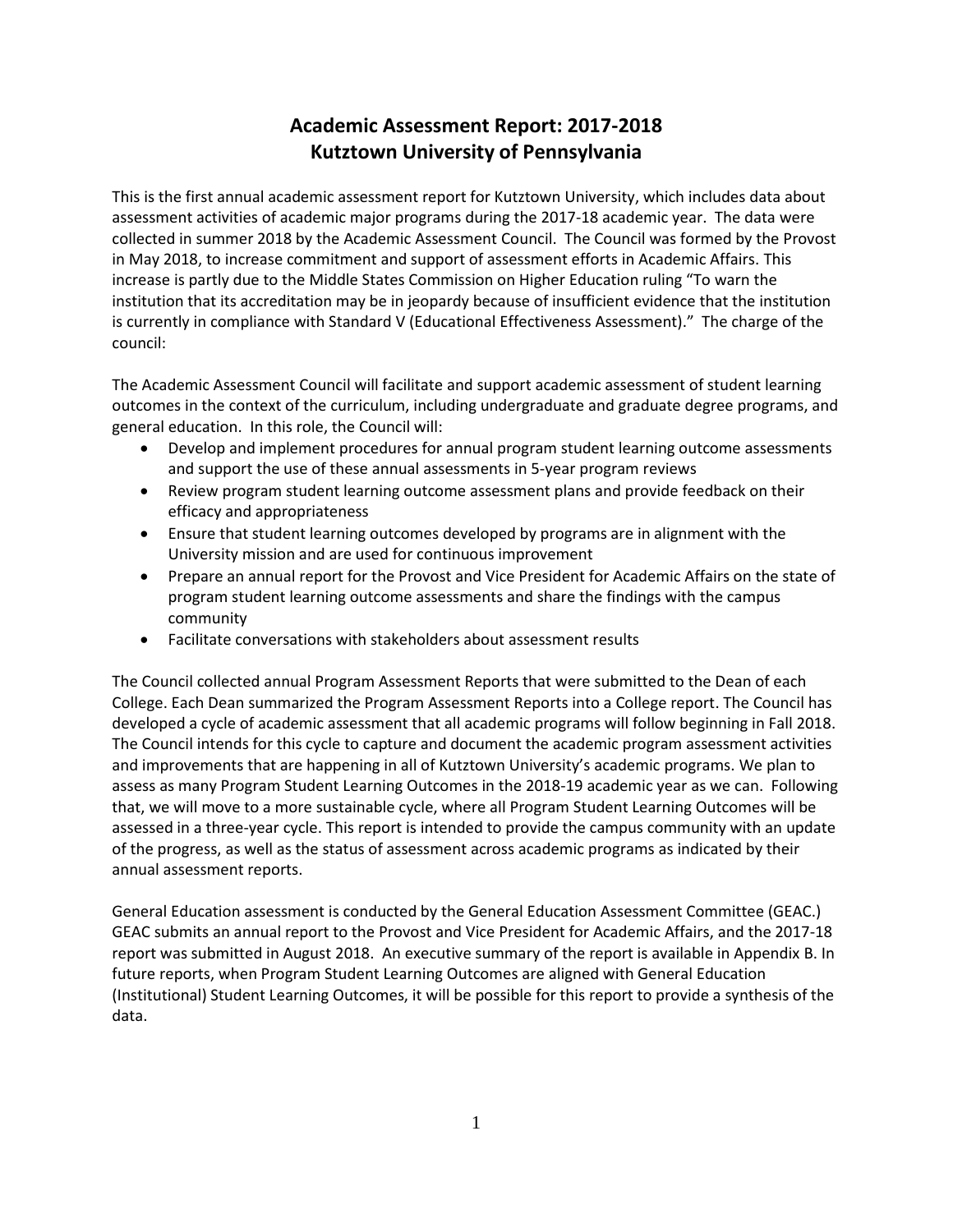# **Progress Update**

Before Summer 2018, programs conducted assessment of academic programs using their own methods and timelines. Data were collected using Nuventive's Tracdat software. This resulted in different processes and timelines varied greatly, and Tracdat was used differently by different programs. The biggest deficit, which was identified by the Middle States Commission on Higher Education during our decennial review: Very few programs documented plans for program improvement based on assessment data.

To address this uneven approach to program assessment, the Academic Assessment Council developed a schedule of assessment activities that each academic program will complete in the 2018-19 year, and continue in subsequent years. These activities, when completed, will provide programs the opportunity to complete each step of the assessment cycle in this initial year.

To facilitate this process, workshops have been scheduled to provide support and professional development in this area. College Assessment Committees will also provide support for these efforts, and assessment liaisons will be identified for each program, and these faculty, perhaps in conjunction with a department committee, can coordinate assessment efforts and communicate their department's needs to the College Assessment Committee and Academic Assessment Council. We are working to create a culture of assessment at Kutztown University as one way to ensure that these efforts are sustainable in the long term.

During this first year with a defined assessment cycle for Kutztown University, assessment activities will be submitted using templates in Excel or MS Word. The information that is collected will be entered into Nuventive's Improve software by graduate students trained for this task. By entering the data in this manner, each program's Improve site will be set up the same way and assessment coordinators/department chairs will be spared some data entry work. The system will also be customized to provide a space to enter the data in a way that works with Kutztown University's assessment cycle.

It is our plan to use this report to document our progress on academic assessment, by showing how many programs have made progress on each part of the assessment cycle. We will highlight successes, and describe specific areas in which we must improve, and provide details about program improvement plans, when possible. It is also our plan to use the 2018-19 Annual Academic Assessment Report to share the plans programs have made to improve student learning based on assessment data analysis.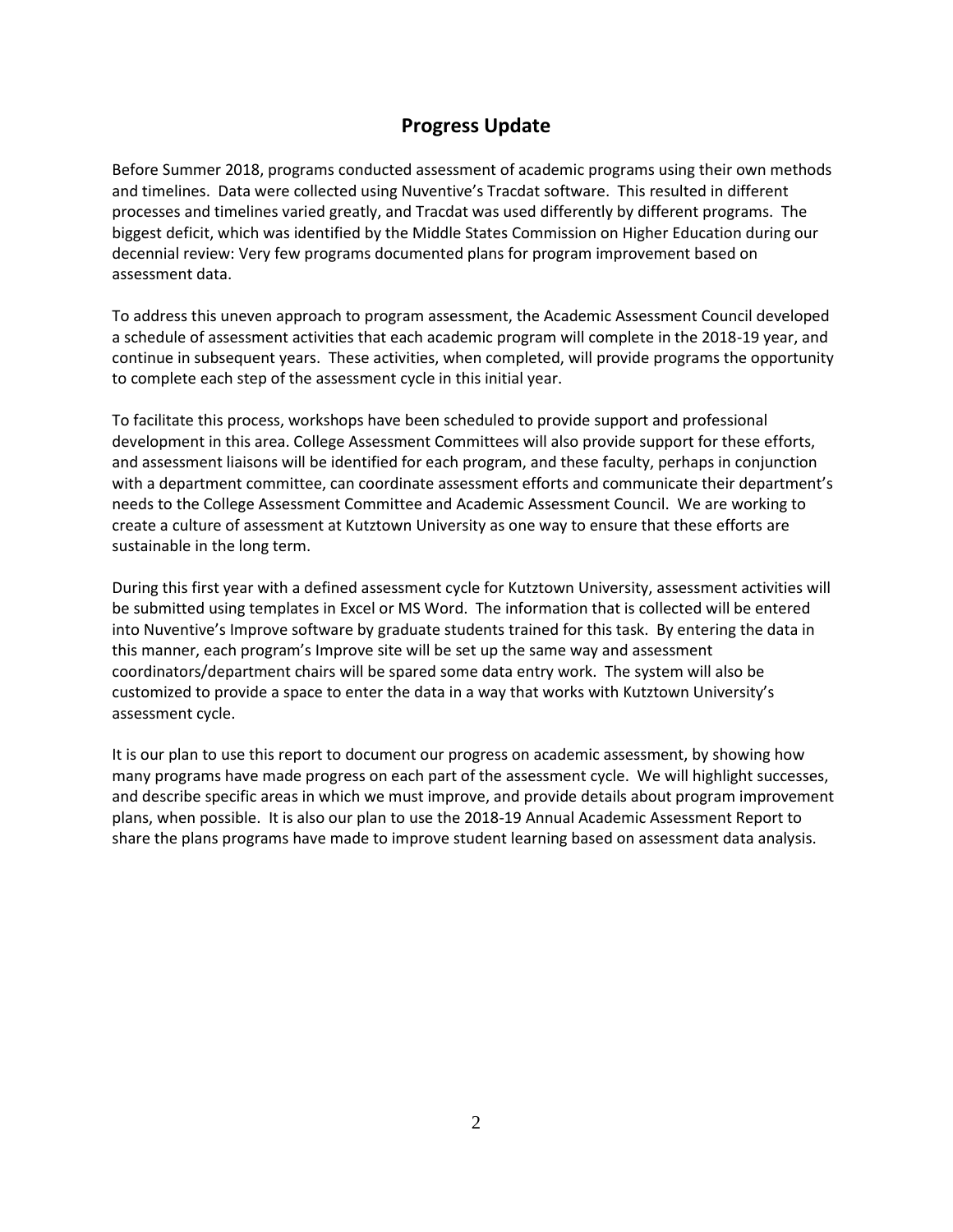

- Step 1: Develop student learning outcomes or performance outcomes that align with the university's mission, the university's institutional student learning outcomes (general education student learning outcomes), and (if applicable) the accreditation requirements of the respective discipline;
- Step 2: Develop and implement methods of assessment involving direct and indirect measures, and create a curriculum map to illustrate which courses help students to achieve particular student learning outcomes;
- Step 3: Determine criteria for success and rubrics;
- Step 4: Collect and analyze data;
- Step 5: Plan (and execute) improvement actions;

The cycle begins again when programs collect assessment data to determine if improvement actions resulted in student improvement.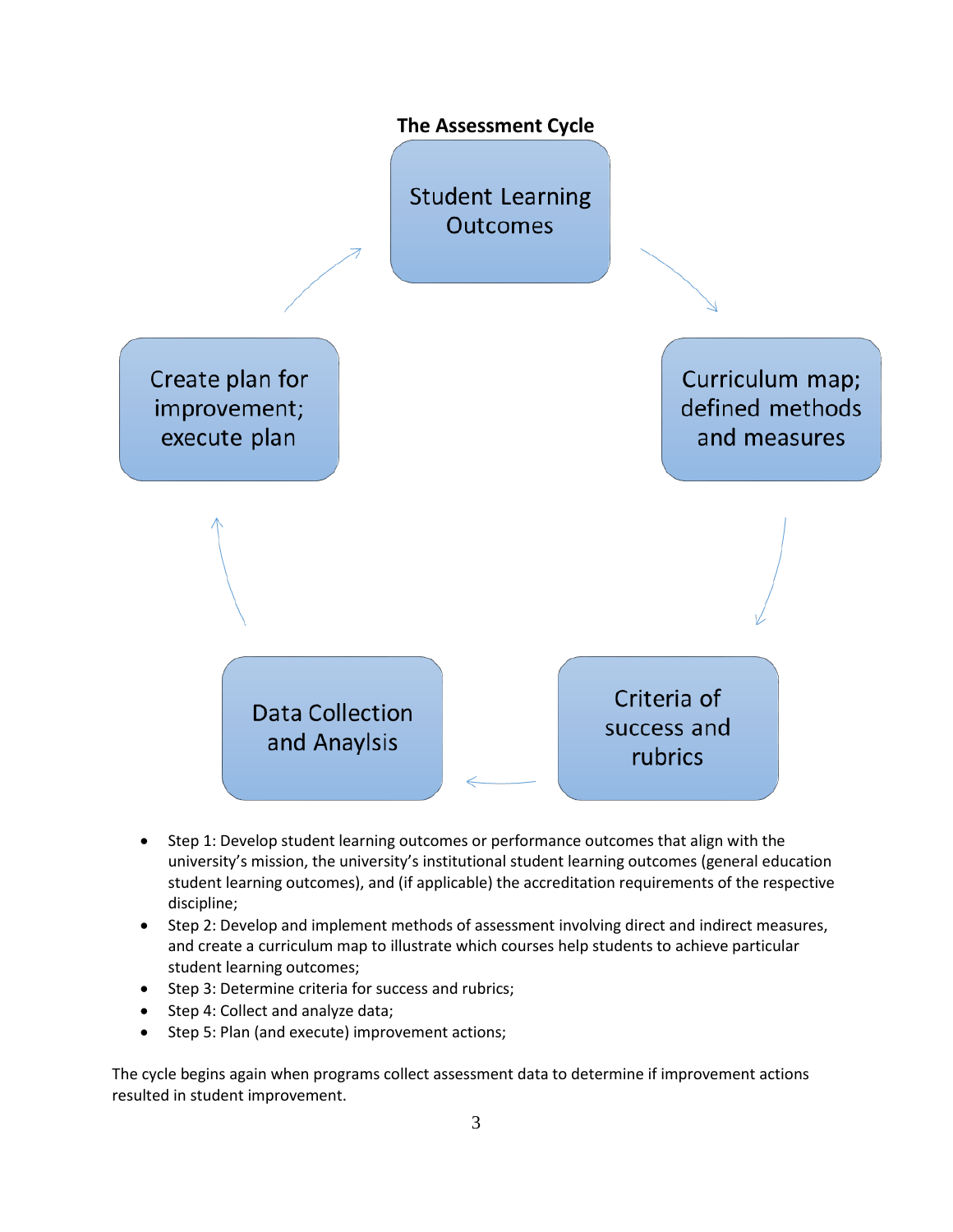# **Assessment Status**

A total of 70 undergraduate and graduate academic programs (majors only) across the four colleges submitted annual assessment reports for 2017-18. The General Education Committee submitted a report on their 2017-18 assessment efforts. Two academic programs did not submit 2017-18 assessment reports. The number of reports submitted by college is shown in Table 1.

|                                             | # of programs<br>required to submit<br>report | # of programs<br>submitted<br>traditional report | # of programs<br>submitted<br>alternate report | # of programs<br>required to submit<br>report                       |
|---------------------------------------------|-----------------------------------------------|--------------------------------------------------|------------------------------------------------|---------------------------------------------------------------------|
| College of<br>Education                     | 17                                            | 13                                               | $\overline{4}$                                 | 100%                                                                |
| College of<br><b>Business</b>               | 8                                             | 3                                                | 5                                              | 100%                                                                |
| College of Visual<br>and Performing<br>Arts | 15                                            | 5                                                | 10                                             | 100%                                                                |
| College of Liberal<br>Arts and Sciences     | 32                                            | 23                                               | 6                                              | $-90\%$                                                             |
| Totals                                      | 72                                            | 43<br>$(-61\%)$                                  | 25<br>(35%)                                    | 97% of programs<br>submitted an<br>assessment report<br>for 2017-18 |

Table 1. Annual Assessment Report Submission by Division/College

Some programs completed a traditional annual assessment report and others submitted an alternate report, which is an option in the 2017-18 academic year only. The traditional report asked programs to indicate their Student Learning Outcomes, and the methods and measures by which those outcomes were assessed in 2017-18, including analysis of data and plans for improvement. The alternate report asked programs about their plans for assessment. The goal of the alternative report was to prepare programs to think about all parts of the assessment cycle so that they can collect and analyze data in 2018-19, and use that data analysis to plan program improvements.

The annual assessment reports were reviewed by Deans who compiled the program assessment reports into College Assessment Reports. The data in the college assessment reports has been compiled into the charts that appear in the next sections.

Programs were assigned a color, (red, yellow, or green) for each of the five parts of the assessment cycle:

- Define Student Learning Outcomes
- Defining Methods and Measures/Curriculum Map
- Defining Criteria of Success/Creating Rubrics
- Collecting and Analyzing Data
- Using Data Analysis to Develop and Execute a Plan for Improvement

Green: the program has successfully completed that part of the assessment cycle, and can move on to the next part.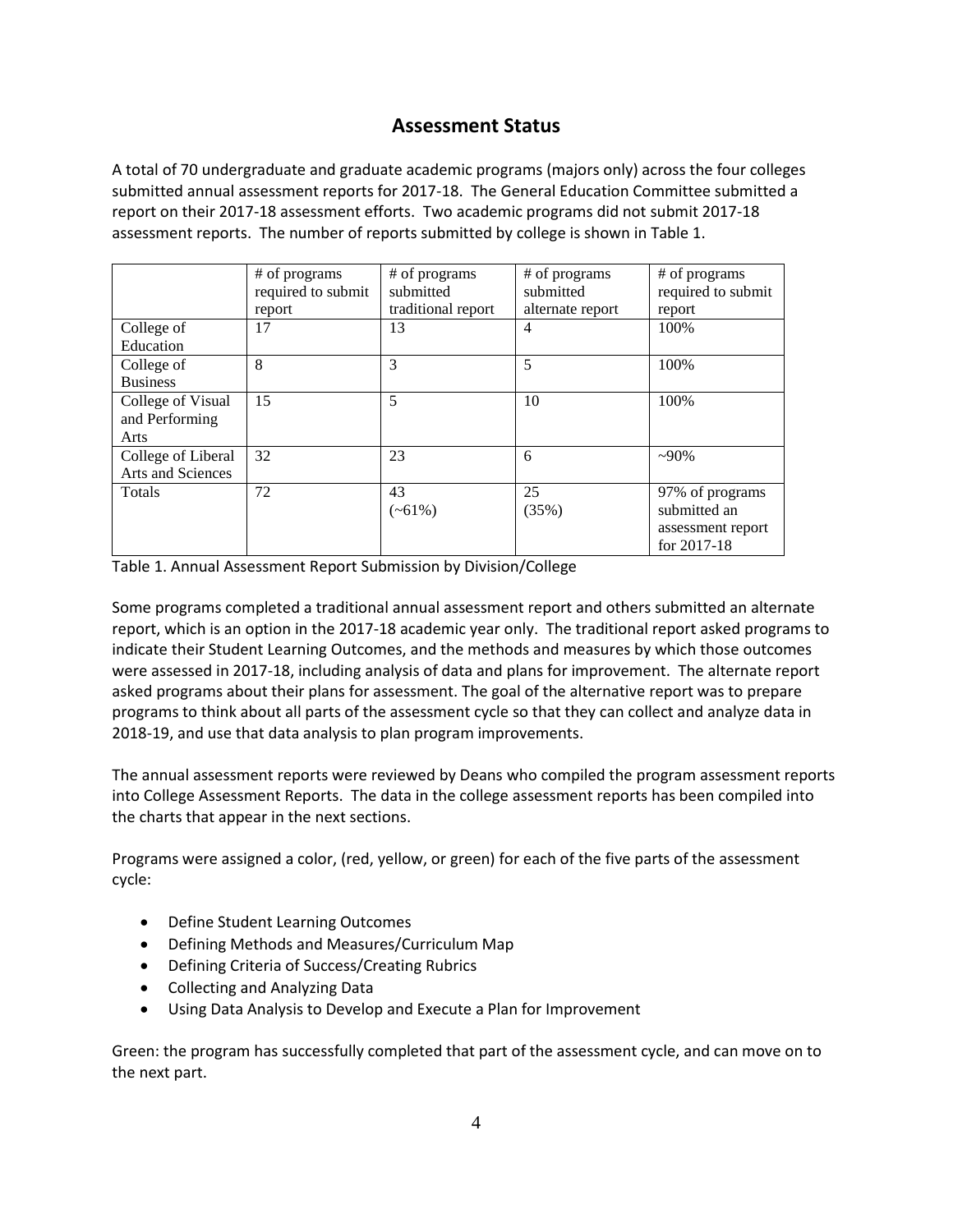Yellow: some work has been done on this part of the assessment cycle, but must be revised or completed. The amount of work that needs to be done in areas where a two was given varies greatly, but an attempt has been made.

Red: the program has done very little or no work on this part of the assessment cycle.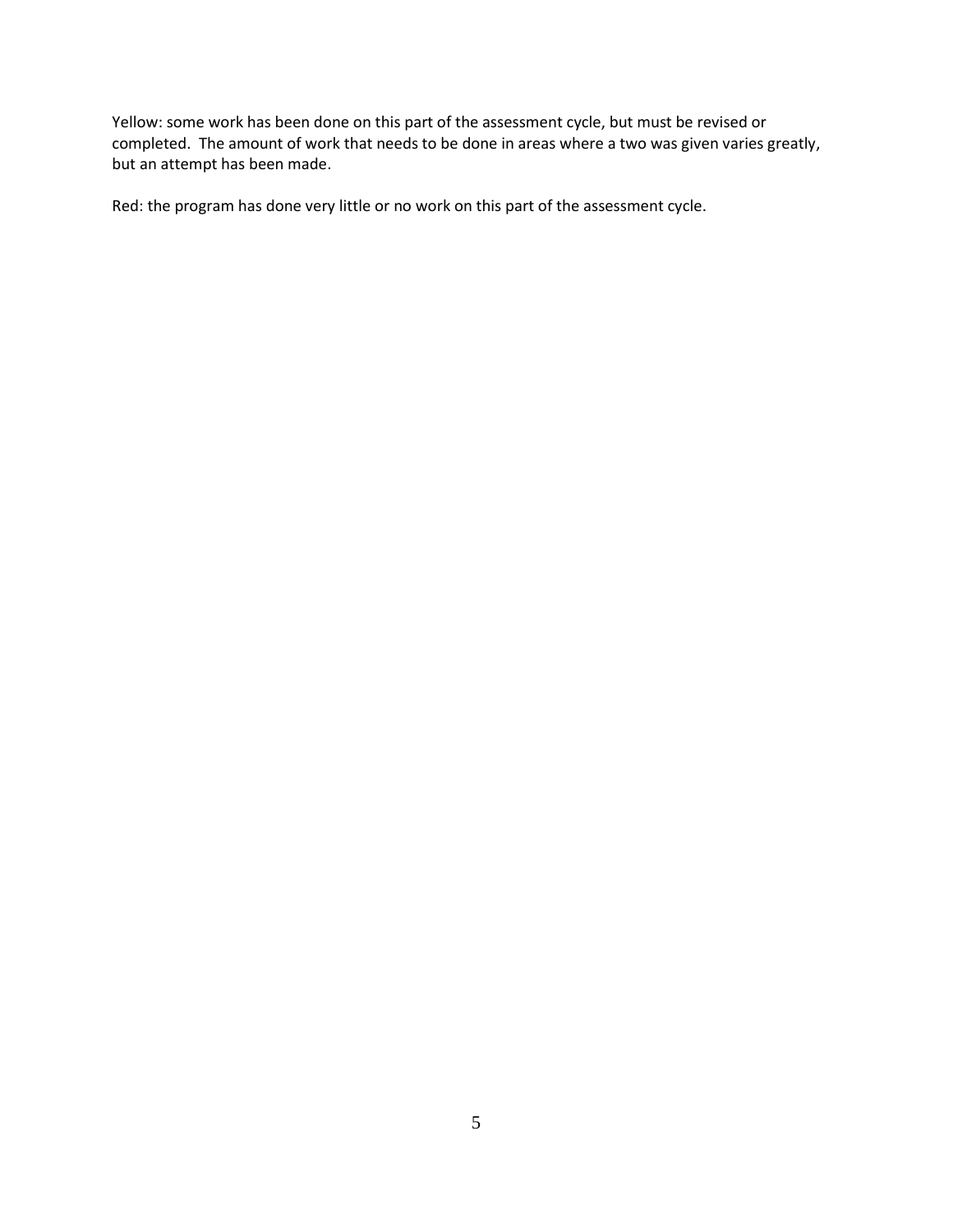



Table 1. Scores of all programs on progress in assessment areas

To reiterate the scoring system: In Table 1, green means that a program has completed that step in a manner that is satisfactory, and the program can move forward to the next part of the cycle. Yellow means that the program has worked on that part of the assessment cycle, but the step is not complete, or revisions are necessary. Red indicates that the program has done little to no work on that step of the cycle.

### Step 1: Outcomes

Relative to other steps, we are in fairly good shape now. A majority of programs (66%) have reasonable SLOs, and only a small number (4%) reported no student learning outcomes. AAC has reviewed all SLOs and provided feedback to programs regarding SLOs. The deans' offices have been involved in reviews of the SLOs, have received the AAC feedback and will guide the revisions. During 2018-19, all programs are being asked to revisit their student learning outcomes and make revisions (or, in the case of three programs, write the outcomes.) During the fall 2018, 100% of programs should have viable, clear, concise, assessable student learning outcomes. Several programs began the revision process in Summer 2018.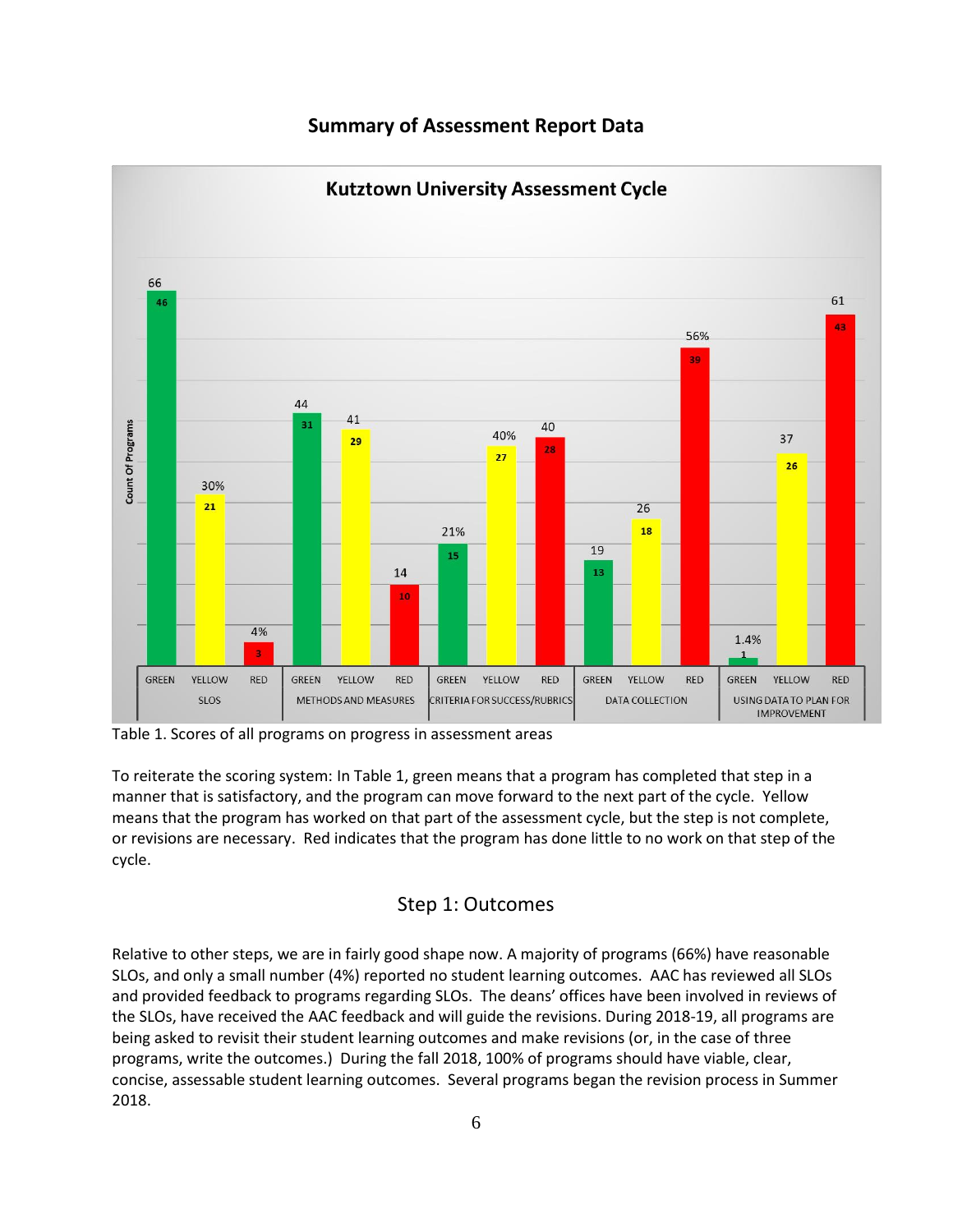In many accredited programs, the student learning outcomes are informed by national standards:

- Educator Preparation Programs National Council for the Accreditation of Education Programs (CAEP)
- Counseling Council for Accreditation of Counseling & Related Education Programs (CACREP)
- Business Administration Association of Advance Collegiate Schools of Business (AACSB)
- Sports Management Commission on Sport Management Accreditation (COSMA)
- Programs in the College of Visual and Performing Arts include the National Association of Schools of Art & Design (NASAD), National Association of Schools of Music (NASAM)
- Social Work Council on Social Work Education (CSWE)
- Chemistry American Chemical Society (ACS)

Of the revisions that are needed for all programs to move to green, rewording for clarity and to including more action verbs are the most prevalent. There will be a workshop held in September 2018 to present best practices in Student Learning Outcome development with faculty to help with the revision process.

### Step 2: Methods and Measures

By methods and measures, the AAC is referring to methods and measures by which student progress toward achievement of student learning outcomes is assessed. The measures by which outcomes are measured are identified on a curriculum map, which programs use to identify where in the curriculum students are exposed to the program student learning outcomes. The curriculum map can be used to identify where a student learning outcome is introduced, reinforced, and mastered, and assessment methods should take that scaffolding into account by identifying possible measures at each level of understanding before identifying a particular measure to use.

Over half of all programs have not completed this step of the process: 14% of programs have not yet developed methods and defined measures, and 41% must make more progress in this area before defining criteria of success, the next step. The main trends needed for improvement include using varying types of assessment and developing a schedule and process that assesses student progress throughout the program.

Some programs are assessing only student artifacts that are completed at the end of a program, such as a capstone project or comprehensive exam. It may be necessary to also assess student learning outcomes earlier in the program, to identify issues sooner.

Programs also need to identify both direct and indirect measures for assessment. This will be discussed in the curriculum map workshop to be held in late September. Student surveys, self-reflection, or other methods of student self-assessment are valid measures that can be used alongside direct measures like student writing or performance on a standardized test. The workshop will discuss these measures as valued additions to possible assessable measures. As a form of direct assessment, embedded assessment is not mentioned by many programs. This concept, which involves embedding questions related to program learning outcomes in course exams or assignments, will also be discussed at the curriculum map workshop. This form of assessment could be a way to make assessment more manageable and sustainable in the long term.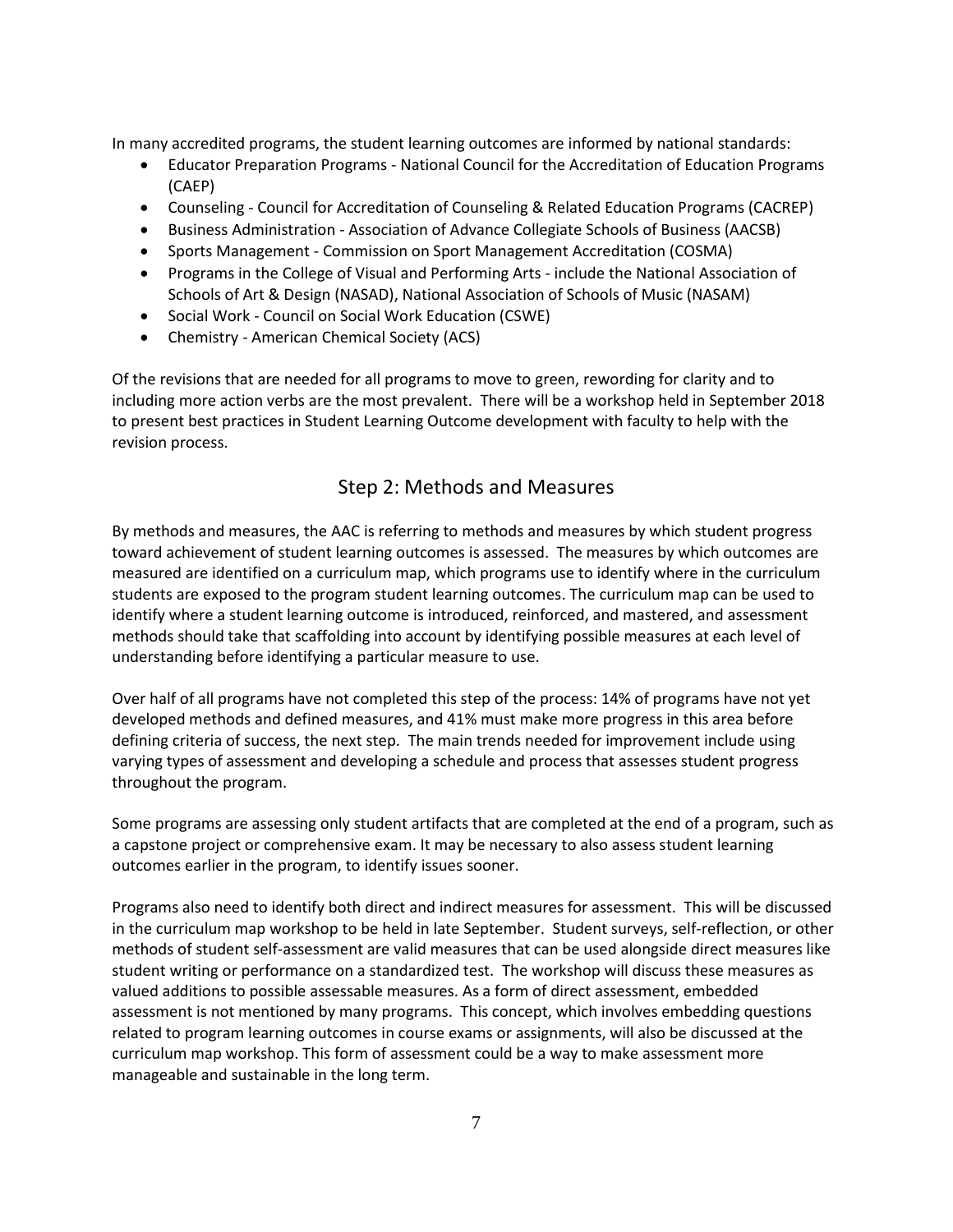One promising trend is the introduction of signature assignments for program assessment, which several programs are using. These signature assignments are completed by students in different sections of the same course. The assignments are tied to program student learning outcomes, and are assessed for program assessment, in addition to being assessed as a course assignment.

Other good examples of assessment methods include a capstone assessment evaluated by mentor teachers and university supervisors in the Secondary Education program, which also uses alumni survey and standardized test data. The Communication Design program has an event during which senior portfolios are reviewed by external evaluators who are professionals in the field, and Biochemistry uses data from a standardized test and a capstone project to assess student progress on student learning outcomes. Business administration uses several measures: a standardized test, group projects, essay questions, and case studies.

### Step 3: Criteria of Success

Criteria of Success is a crucial step in the assessment process, whereby departments determine the level of student performance that is acceptable and considered an indication that the outcomes have been accomplished. These criteria expand upon the outcome to offer specific details about expectations in that area of the program.

Programs have not made enough progress in this area. Roughly 40% have very little work done in this area, and about the same percentage have begun to develop methods and define measures, but have much to do before the data collection phase.

Various types of criteria are used across programs. When evaluating student work, a rubric is often used, and the criteria of success involves a percentage of students reaching a particular level of achievement, such as "70% of students should demonstrate competency on the assessment (3 on a 4 point scale.)" Criteria of success for standardized tests involves a minimum test score, and surveys may also use a percentage as a criteria. For example, "75% of students indicate satisfaction with their preparation in classroom management" may be the minimum acceptable response on an alumni survey.

Some programs have the advantage of benchmarks or other success criteria defined by a professional association or accrediting body. This is the type of information that should be shared with programs who are not accredited, and would benefit from seeing the level of expectation issued by an accreditor.

Only about fifteen KU programs, or roughly 21%, currently have criteria of success sufficient to move on to the next step, data collection. There will be a workshop related to rubrics and other criteria of success in mid-October to help programs determine which type of criteria works best for different measures, and to share examples of those criteria. This is an area where sharing of information across department and colleges will be helpful. Many programs will assess student writing, for example, and may be able to share criteria of success standards.

### Step 4: Data Collection and Analysis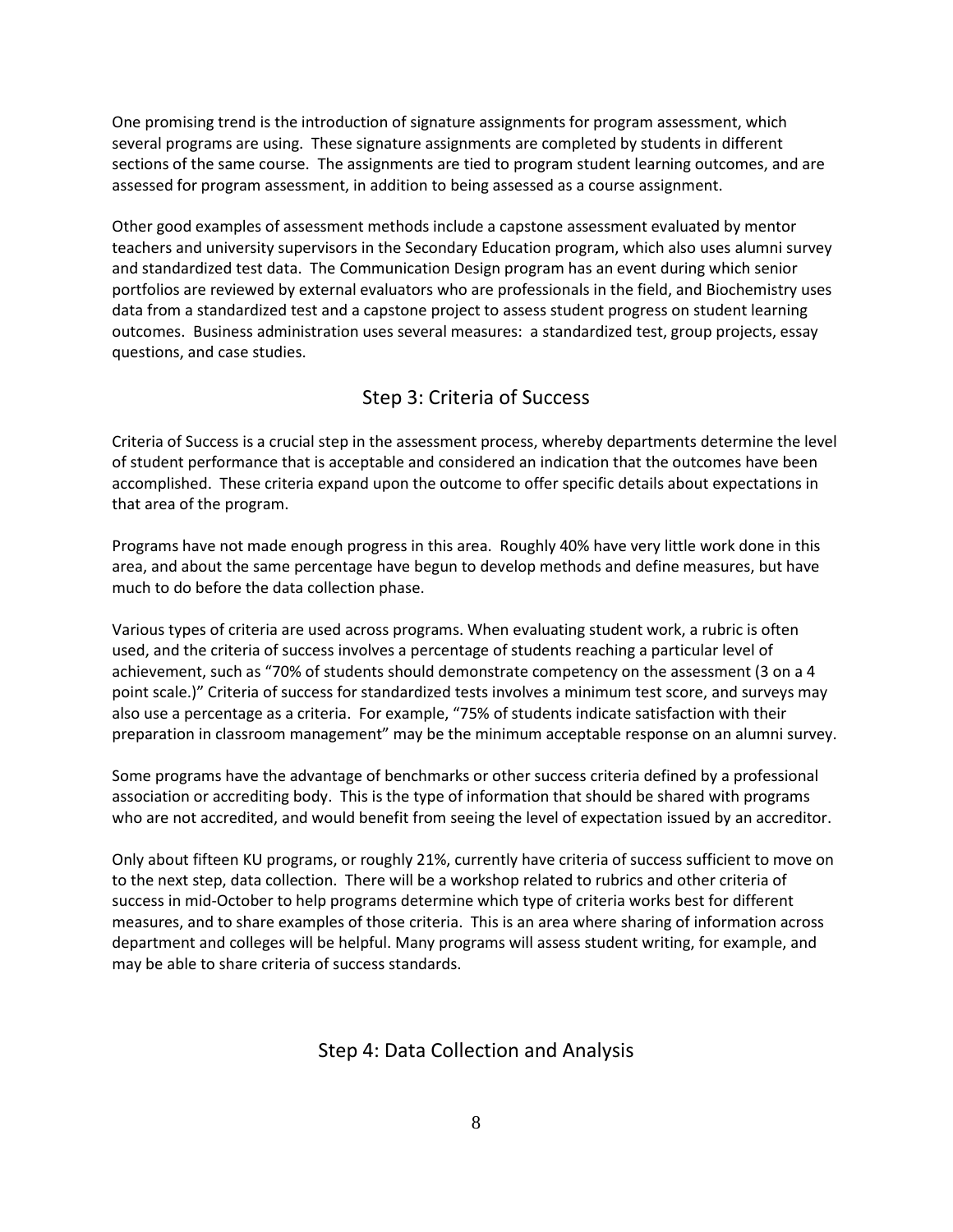The Program Academic Assessment Reports indicate that only 19% of programs report getting to this step in 2017-18. It is important to note that does not mean that 81% of programs are not collecting and analyzing data. It means that 81% are not collecting data regularly, or did not collect and analyze data in 2017-18. In many cases, some data was collected in Spring 2018 and will be analyzed sometime in 2018- 19.

The process of collecting data is relatively straightforward for a standardized test or student survey. Collecting student work samples must be planned, and programs may benefit from hearing how other programs collect, store, and anonymize student work in preparation for assessment. Deciding when it is appropriate to assess a sample of student work instead of all student work is also an important concept, which can lessen the amount of time spent on assessment while still providing valid results. A workshop about data collection will be held in early November 2018 and will address these topics.

# Step 5: Using Data to Plan for Improvement

With respect to this step, we believe that only one program, in 2017-18, clearly indicated an alignment of assessment results to a specific improvement. However, it should be noted that many programs are making an attempt, and there seems to be some progress in this area. Sometimes the work in this area is not documented properly, or changes are made without data being noted to justify them. In some cases, programs are very small and are unsure what to do with the data that has been gathered. In other programs, no action is deemed necessary because benchmarks are being met. By using a new schedule of assessment, programs will be asked to demonstrate the use of assessment data for program improvement every year, and "meeting benchmarks" will not be a valid assessment of data, because continuous improvement is our goal. We hope that some of these issues can be solved with training, and there will be a workshop offered in January 2019 about what to do with assessment data, and programs will be invited to bring their program assessment data to the workshop.

There are several programs who did complete this step of the assessment cycle – using assessment data to plan for improvement – but not during the 2017-18 academic year, which is the subject of this report. In many cases, the improvements were planned and completed. A chart of those improvement actions is available in Appendix A. [NOTE: This appendix is currently being created.]

### Summary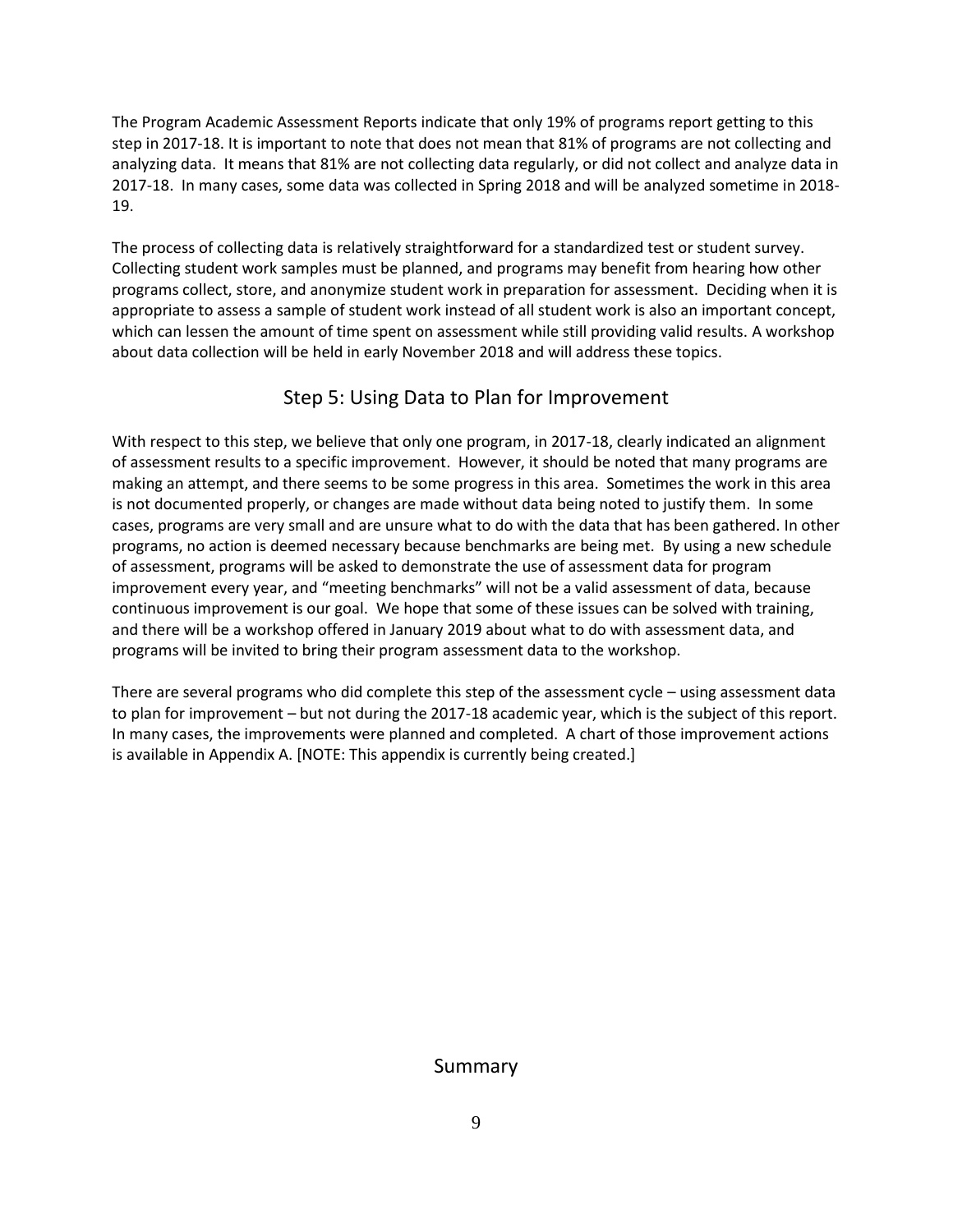

Table 2: Percentage of programs who have completed each step of the assessment cycle.

Program assessment successes are summarized in Table 2. As would be expected, programs are doing more work in the early parts of the assessment cycle: 66% of programs have viable SLOs, and 44% of programs have defined methods and measures for assessment so that they can move on to define criteria of success. As we move through the cycle to step 5, using data to plan for program improvement, just one program accomplished that in the 2017-18 academic year.

It should be noted that this was the first year that Program Student Learning Outcome Assessment reports were required, and the assessment cycle of some programs did not match the information requested on that report. Programs will be asked to demonstrate the use of assessment data for program improvement each academic year, under the new schedule developed by AAC. So while some programs did more assessment in 2016-2017 for their accreditation reports and did use data for program improvement in that academic year, they were unable to report on this for 2017-18. For this reason the number of programs who have been using assessment data for program improvement is certainly greater than one, but the goal for this area is to have all programs use data for improvement every year. It is important to recognize that success by all programs in steps 1-4 is important, but until we have 100% of programs using data for program improvement, step 5, we are below our goal.

Kutztown University now has a representative body monitoring and guiding academic assessment, the Academic Assessment Council. To facilitate progress and success by academic programs in assessment the AAC developed a defined schedule for submission of assessment artifacts and data in 2018-19, and will provide feedback for every submission during this inaugural year of the cycle. The AAC has also developed forms for submitting the assessment information, to provide a uniform way to collect program assessment information. Graduate Assistants will enter the information into Nuventive, our assessment software, to allow programs more time for assessment work.

This assessment schedule ensures that all programs will complete the assessment cycle, and begin, or continue, using assessment data to plan for improvement. This report is a baseline, and next year we plan to report that most programs are completing the cycle of assessment to improve student learning. During this first year with a defined academic assessment process, we are already seeing some progress. For example, all programs now have articulated Program Student Learning Outcomes. This is the first step in developing a sustainable assessment plan. This is a faculty-driven process, and the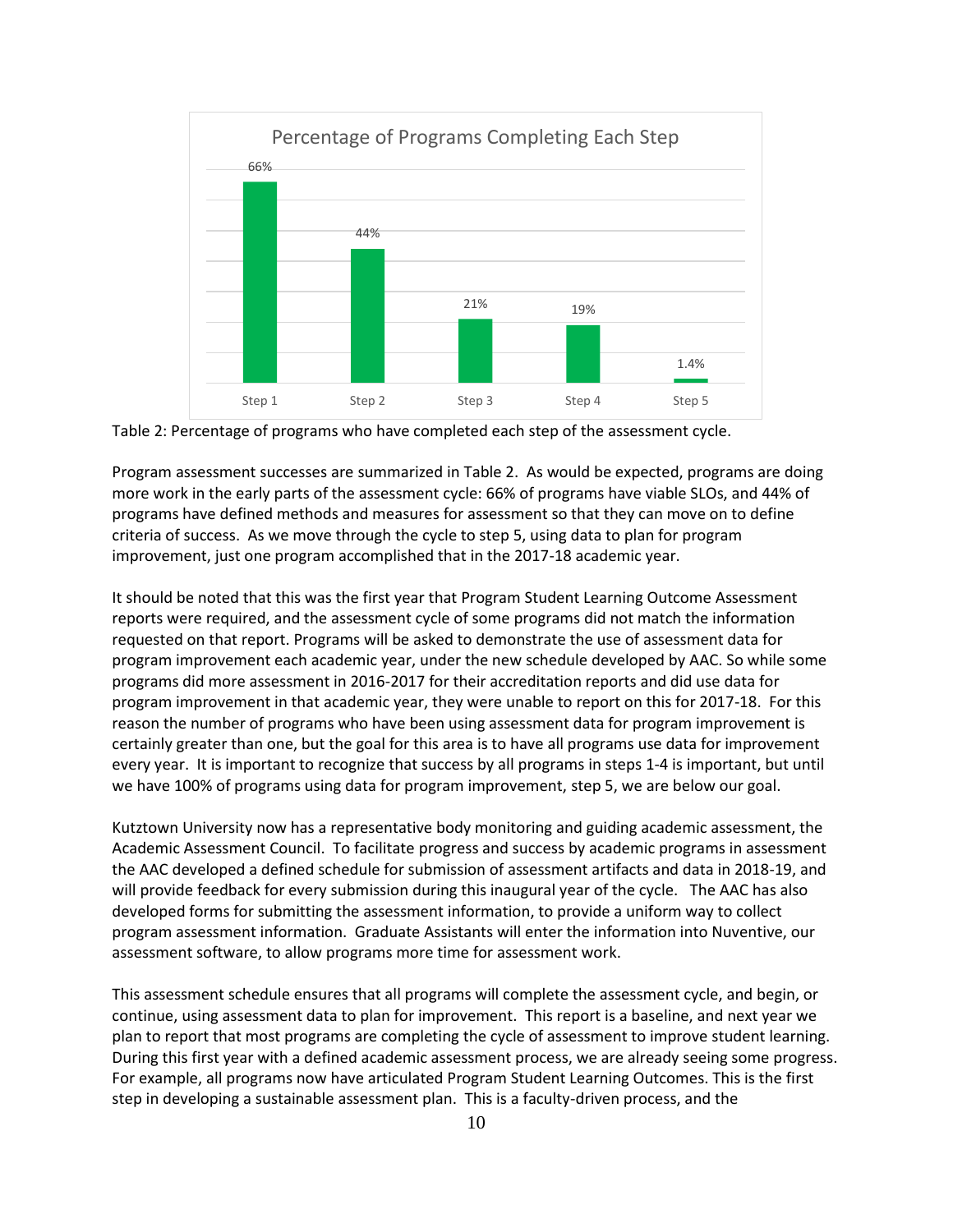administration is working to support the faculty in their work. Workshops are being offered in areas of assessment, and some faculty have attended assessment conferences. Internal evidence suggests that the campus community is moving away from the perception that assessment is an administrative task driven by the accreditation process and toward the idea that assessment is part of the educational process. Developing a campus culture of assessment is our goal, and there is an evident shift in that direction.

#### **Academic Assessment Council**

Denise Bosler, Chair, Communication Design Anne Carroll, Dean, College of Business Gil Clary, Assistant Provost for Academic Administration Mary Eicholtz, Chair, General Education Assessment Committee Michelle Kiec, Dean, College of Visual and Performing Arts Diane King, Associate Professor, Special Education Jonathan Kremser, Chair, Criminal Justice Krista Prock, Interim Director, Office of Assessment Karen Rauch, Associate Dean, College of Liberal Arts and Sciences Gregory Shelley, Chair, Psychology George Sirrakos, Chair, Secondary Education Natalie Snow, Director of Institutional Research John Ward, Dean, College of Education Carole Wells, Vice Provost & Dean of Graduate Studies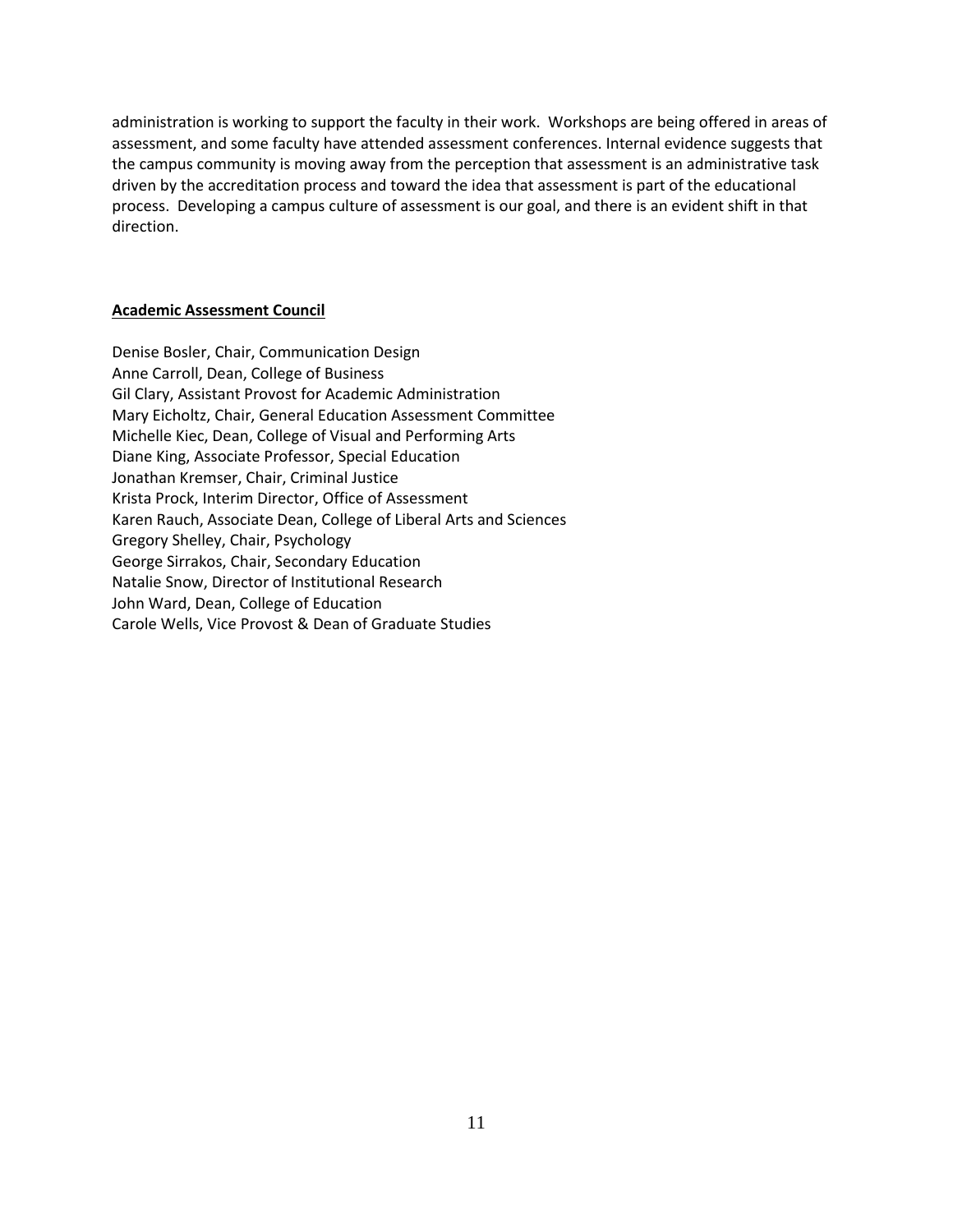Appendix A will be a chart of pre 2017-18 improvement actions that were based on assessment. This information will be added before Spring 2019.